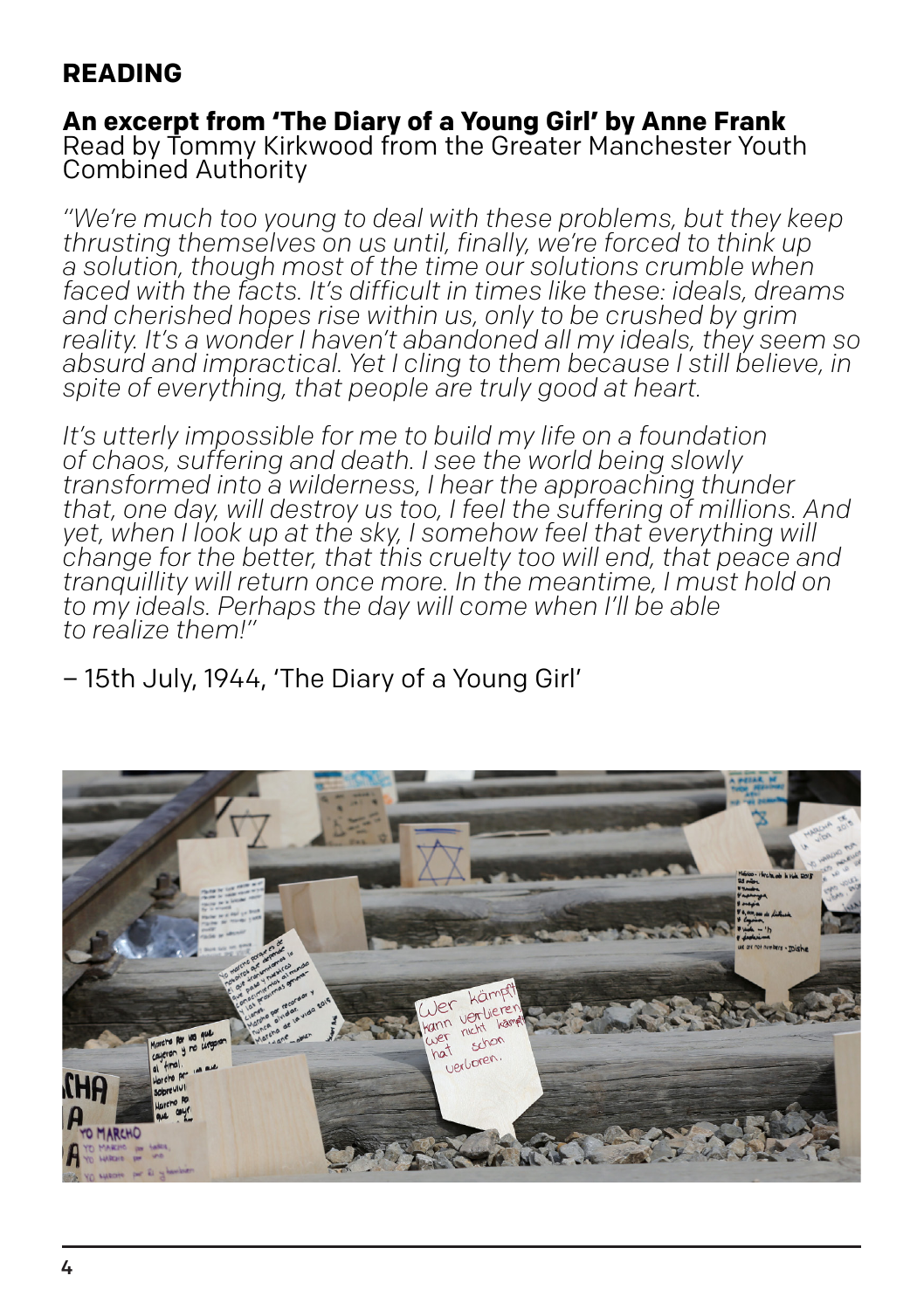## **PRAYERS**

#### **A Prayer for Holocaust Memorial Day by the Chief Rabbi Ephraim Mirvis, The Archbishop of Canterbury Justin Welby, and Senior Imam Qari Asim**

Read by Revd Canon Dr David Holgate

*Loving G-d, we come to you with heavy hearts, remembering the six million Jewish souls murdered during the Holocaust.*

*In the horrors of that history, when so many groups were targeted because of their identity, and in genocides which followed, we recognise destructive prejudices that drive people apart.*

*Forgive us when we give space to fear, negativity and hatred of others, simply because they are different from us.*

*In the light of G-d, we see everyone as equally precious manifestations of the Divine, and can know the courage to face the darkness.*

*Through our prayers and actions, help us to stand together with those who are suffering, so that light may banish all darkness, love will prevail over hate and good will triumph over evil.*

*Amen*

## **El Male Rachamim**

#### Sung by Cantor Charles Chait

*O G-d, Who art full of compassion, who dwellest on high, grant perfect rest in Thy Divine Presence to all the souls of our holy and pure brethren whose blood was spilt by the murderers in Auschwitz, Belzec, Bergen Belsen, Dachau, Majdanek, Sobibor, Treblinka and other extermination camps in Europe; who were killed, strangled, burned and buried alive for the sanctification for Thy Name. For whose souls we now pray. May their resting place be in the Garden of Eden, may the Master of Mercy shelter them in the shadow of His wings for eternity; and may he bind their souls in the Bond of Live.*

*HASHEM is their heritage, and may they repose in peace in their resting places.*

*Now let us say: Amen*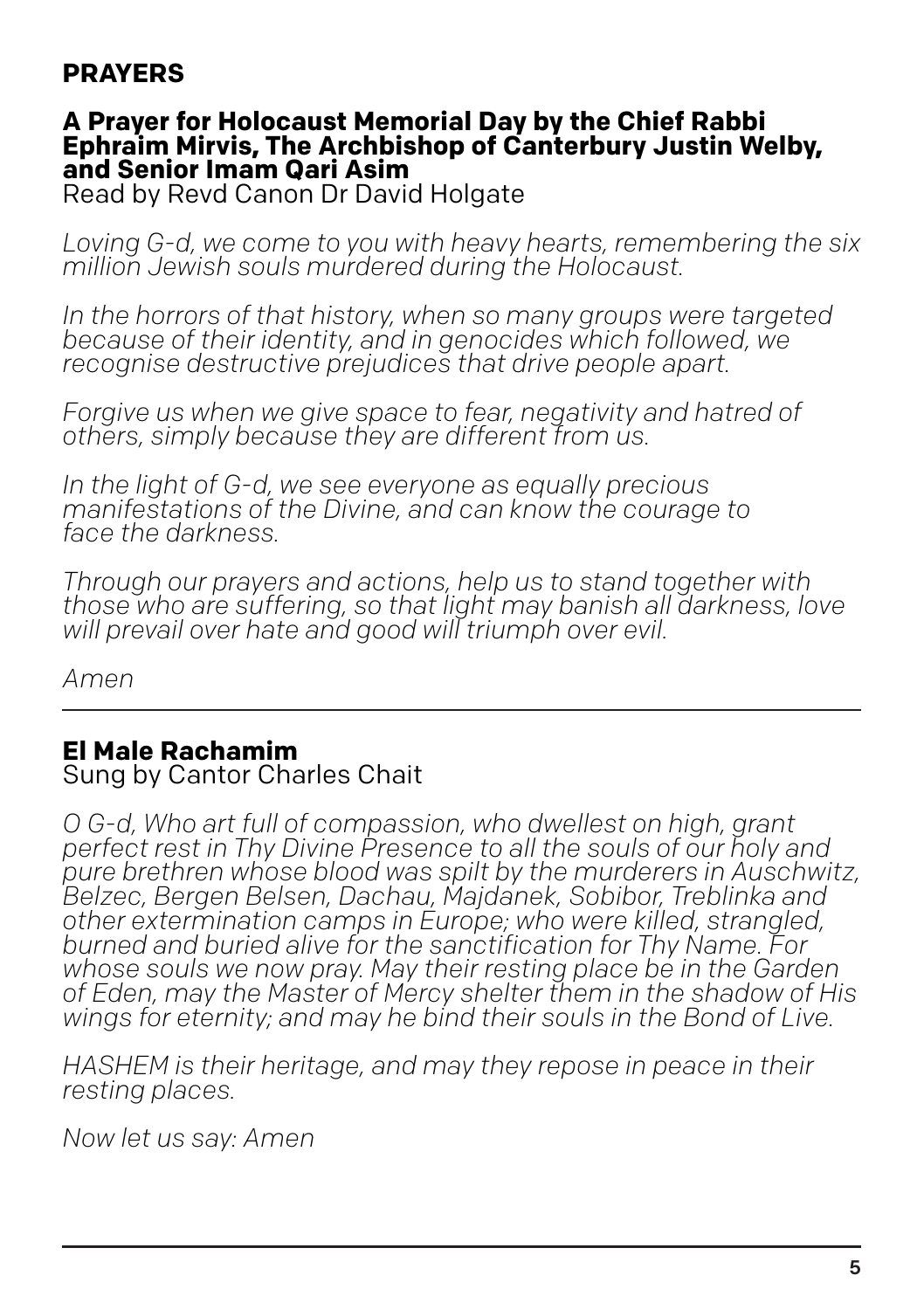# **CANDLE LIGHTING**

Gisela Feldman Rabbi Daniel Walker, Heaton Park Hebrew Congregation Lynne Morris, Unison Mark Isaac Adlestone OBE DL, Jewish Representative Council Sarah Cross, Greater Manchester's Disabled People's Panel Carl Austin-Behan OBE DL, Greater Manchester's LGBTQ+ Adviser Reverend Canon Jean Hurlston, Greater Manchester's Women and Girls Panel

to each light a candle in commemoration of the Holocaust.

Followed by a minute's silence.

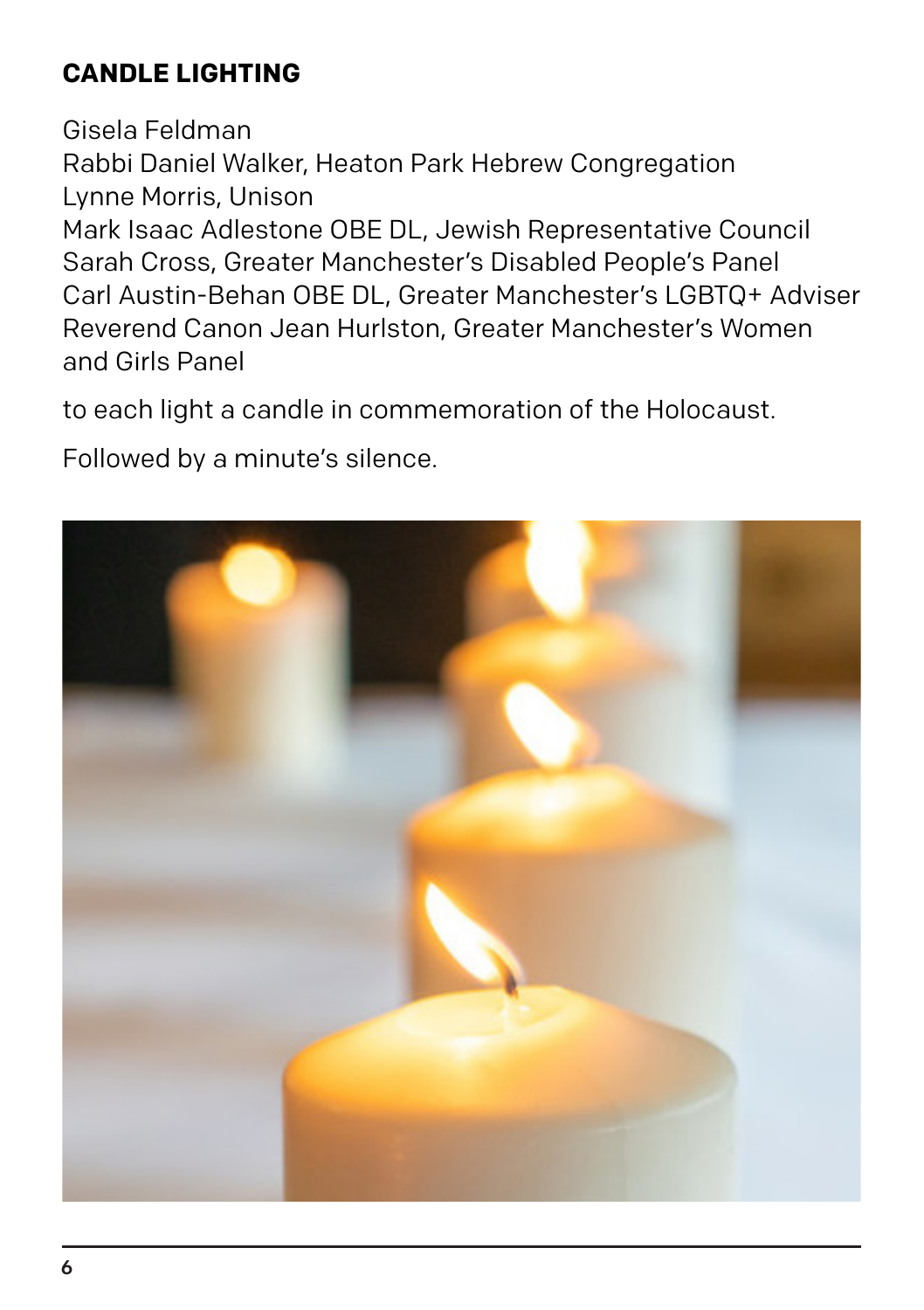## **The statement of commitment for Holocaust Memorial Day**

Holocaust Memorial Day was established on 27 January 2000, when representatives from 46 countries around the world met in Stockholm to discuss Holocaust education, remembrance and research. At the end of this meeting, all attendees signed a declaration committing to preserving the memory of those who were murdered in the Holocaust.

## **The statement of commitment is read by**

Andy Burnham, Mayor of Greater Manchester Elizabeth Cameron, Greater Manchester's Race Equality Panel Marissa Cohen, King David High School Nidhi Sinha, Manchester Cathedral's Challenging Hate Forum Dr Erinma Bell, We Stand Together Ayesha Ambreen, Falinge Park High School Fran Horwich, Association of Jewish Refugees

*We recognise that the Holocaust shook the foundations of modern civilisation. Its unprecedented character and horror will always hold universal meaning.*

*We believe the Holocaust must have a permanent place in our nation's and community's collective memory. We honour the survivors still with us, and reaffirm our shared goals of mutual understanding and justice.*

*We must make sure that future generations understand the causes of the Holocaust and reflect upon its consequences. We vow to remember the victims of Nazi persecution and of all genocides.*

*We value the sacrifices of those who have risked their lives to protect or rescue victims, as a touchstone of the human capacity for good in the face of evil.*

*We recognise that humanity is still scarred by the belief that race, religion, disability or sexuality make some people's lives worth less than others'. Genocide, anti-semitism, racism, xenophobia and discrimination still continue. We have a shared responsibility to fight these evils.*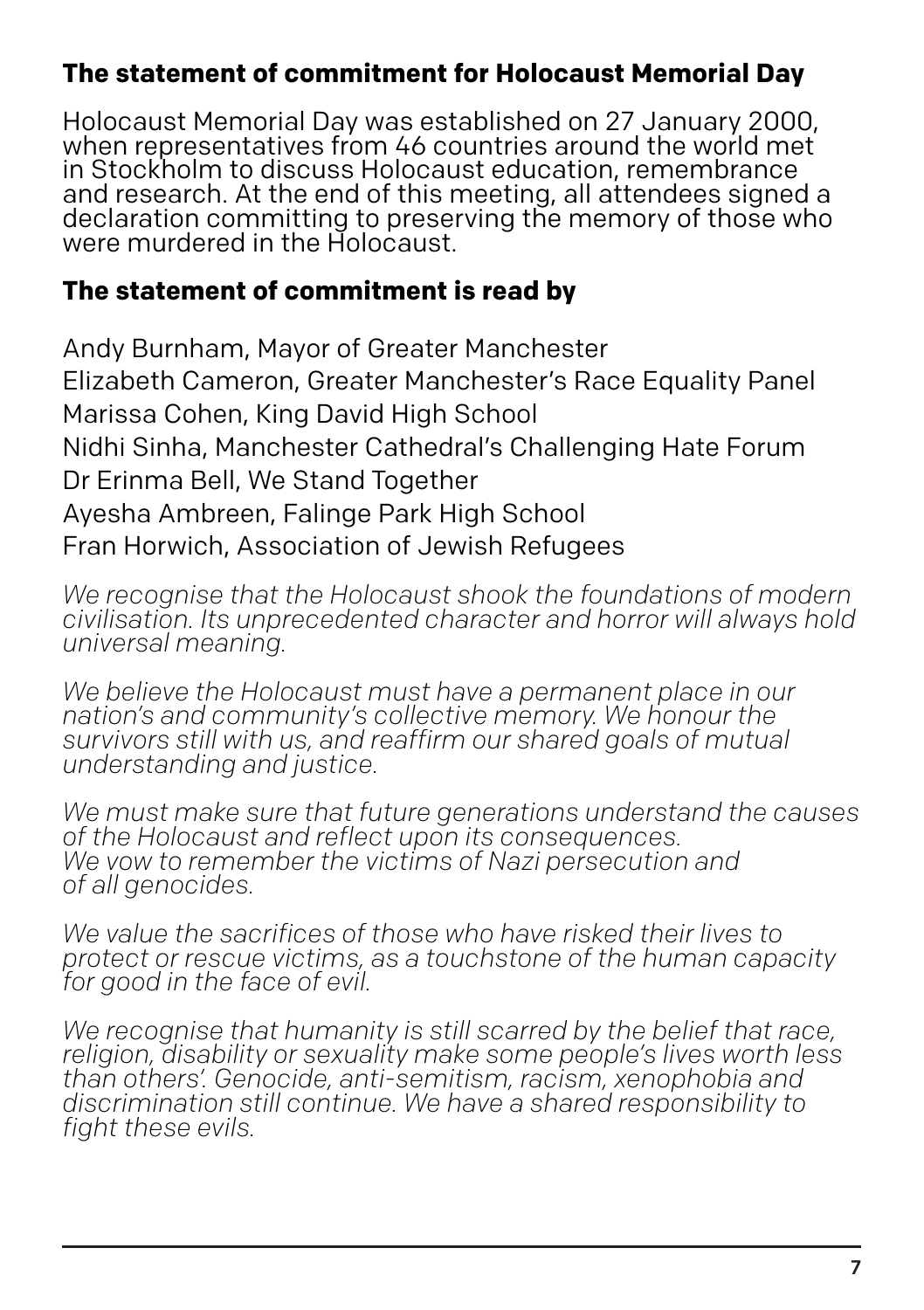*We pledge to strengthen our efforts to promote education and research about the Holocaust and other genocides. We will do our utmost to make sure that the lessons of such events are fully learnt.*

*We will continue to encourage Holocaust remembrance by organising an activity to commemorate Holocaust Memorial Day. We condemn the evils of prejudice, discrimination and racism. We value a free, respectful, and democratic society.*

## **CLOSE OF CEREMONY**

#### **Never Shall I Forget by Elie Wiesel**

Read by Sir Warren Smith KCVO KStJ JP, Her Majesty's Lord-Lieutenant of Greater Manchester

*Never shall I forget that night, the first night in camp, that turned my life into one long night seven times sealed.*

*Never shall I forget that smoke.*

*Never shall I forget the small faces of the children whose bodies I saw transformed into smoke under a silent sky.*

*Never shall I forget those flames that consumed my faith for ever. Never shall I forget the nocturnal silence that deprived me for all eternity of the desire to live.*

*Never shall I forget those moments that murdered my G-d and my soul and turned my dreams to ashes.*

*Never shall I forget those things, even were I condemned to live as long as G-d Himself.*

*Never.*